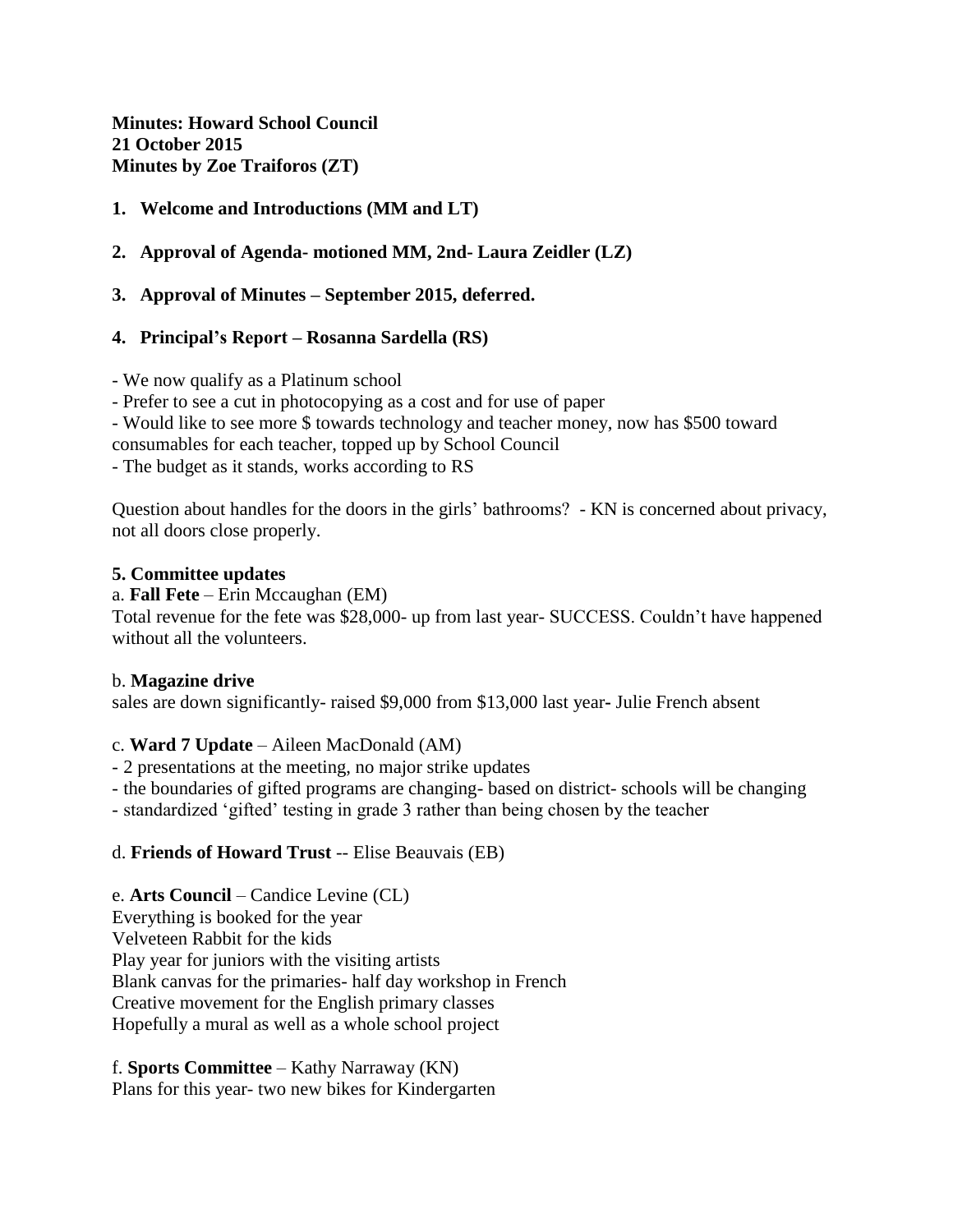Brand new set of baseball gloves a bus for track a budget for Daily Physical Activity available to the teachers Soccer stuff for the kids One 'whole school' physical activity - other than Jump for Heart Mention of tent- why are we the only school that doesn't have a tent for track? Mr. P says that they were discouraged by Mr. Jurek last year, says they are really difficult to put up and take down

### g. **Tech Committee** – Jeff Beardall and Dorothy Chen

-reviewed last year objectives- wanted to have a set of chrome books that can accommodate a classroom- we have 16

-also bought lady bugs (document cameras)

-also we have a library lab- 14 lap tops that are still functional

-future objectives: more laptops or Chrome books

### h. **Environment Committee** – Elise Beauvais

Last year they didn't spend the entire budget as they saved \$ to put toward a fence- but the fence wasn't a great idea as last year it was destroyed \$700 was set aside for that. Request to keep that extra \$ in order to protect the shrubs if they need it Seed to Harvest Festival

# **6) Finance Update and Summary of Draft Budget – Tory Millar (TM)**

1. September 2015 Financial Update – Tory Millar

- 2. Confirmation of 2015 2016 Budget Allocation
- 3. Review of Home and School Spending Guidelines
- 4. Review of proposals presented to date, including reserve
- 5. Voting on the allocation for the Budget for 2015-2016

-review of 5 guidelines for school council. Priorities.

# *a) Tech Committee, request 10,000*

# *b) Sports Committee:*

### *c) Environment Committee: ask is \$2000*

Purchase some new shrubs - we have a new landscape designer in the school\ Request to create GREEN space in the Kinder yard- propose using some barrels

Earth Buddy Field Trip- cost to be determined

Supplies- earth day parade murals, chalk, \$200

Request a 'picker upper' instead of using gloves

Teachers are going through a lot of paper towels in Kindergarten- suggest cloth towels -\$ Friendship bench- where kids have painted their hands on it, and if you don't have any friends to play with, you can sit on that bench- maybe partner with mental health committee?

# *d) Mental Health and Well Being- MM request \$2500*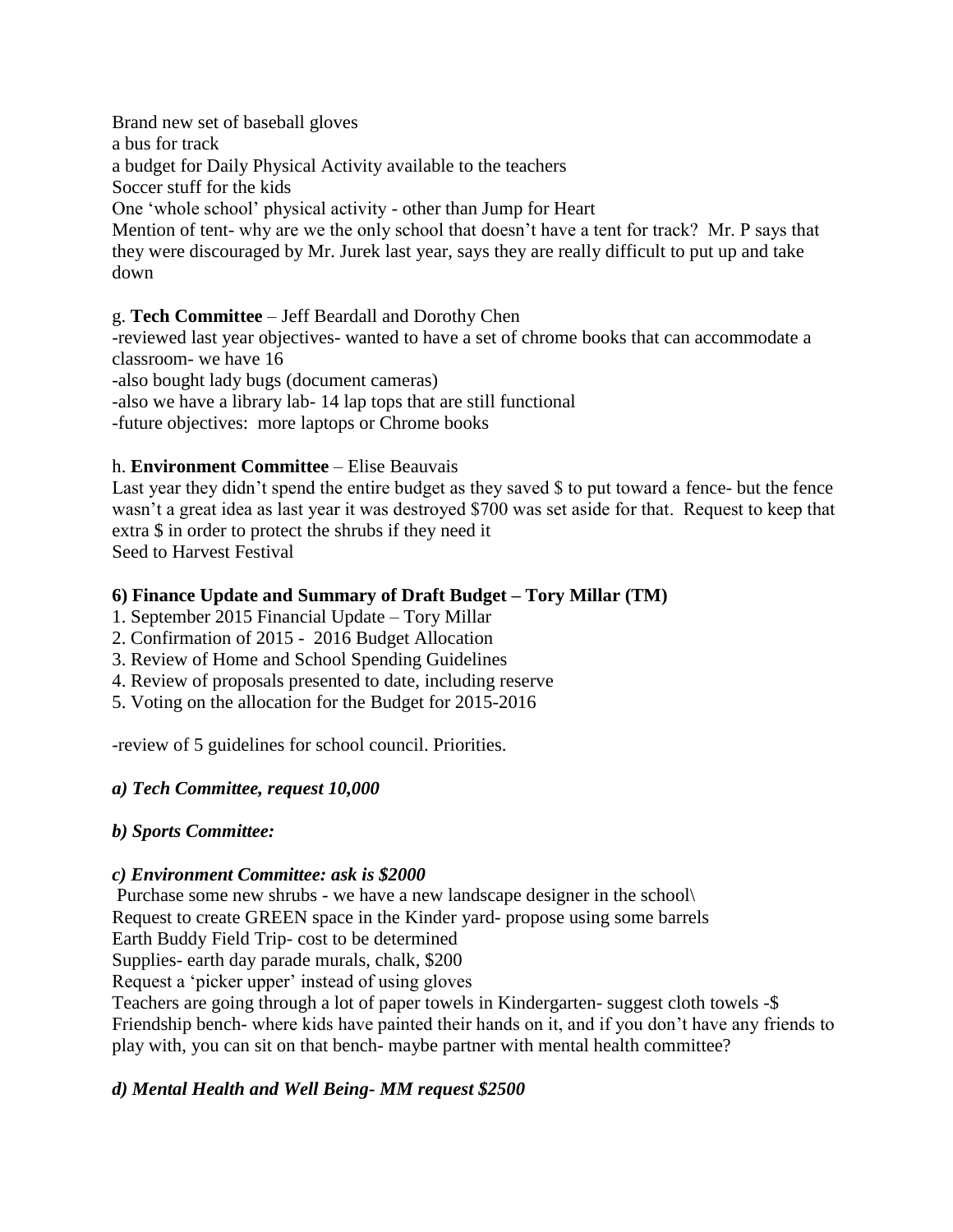Extras for kids that have special needs: sensory, anxiety, bereaved kids, post traumatic stress kids, ADHD, etc Sets of head phones Anxiety balls Heavy belts- for kids with sensory Study corals Equipment based today Mind up program Suggestion to work with our special ed teachers

#### *e) Arts Council – CL request \$10,000*

Everything is booked for the year Velveteen Rabbit for the kids Play year for juniors with the visiting artists Blank canvas for the primaries- half day workshop in French Creative movement for the English primary classes Hopefully a mural as well as a whole school project

#### **Motions:**

1)TM moves to change the spend limits to the confines of the school year- not passed, we will revisit this subject in March

2)TM moves to regulate updates from committees to a quarterly pattern: Oct, Jan, Mar, May- in efforts to improve transparency, awareness and share successes/ challenges. Motion passed (ST,  $LZ$ 

#### **Discussions of how to ensure that items purchased for classrooms by Home and School, stay in that class rooms:**

-Suggestions include increasing efforts to mark and stamp items.

-Rosanna mentions that there is a 'fixed asset list' which has not been completed by teachers in years passed.

-Suggestion that volunteers may be needed to itemize and track purchases by order of class for future reference- Stacey Kushnir said she would help

3) Discussion of priorities, TM proposed budget (see budget attachment). Vote on proposed budget. Approved.

### **7. Other business:**

Kinder Pizza lunch scheduled for December 4th

Mention of Coaching cards for those interested in getting involved in team sports- Kathy Narraway